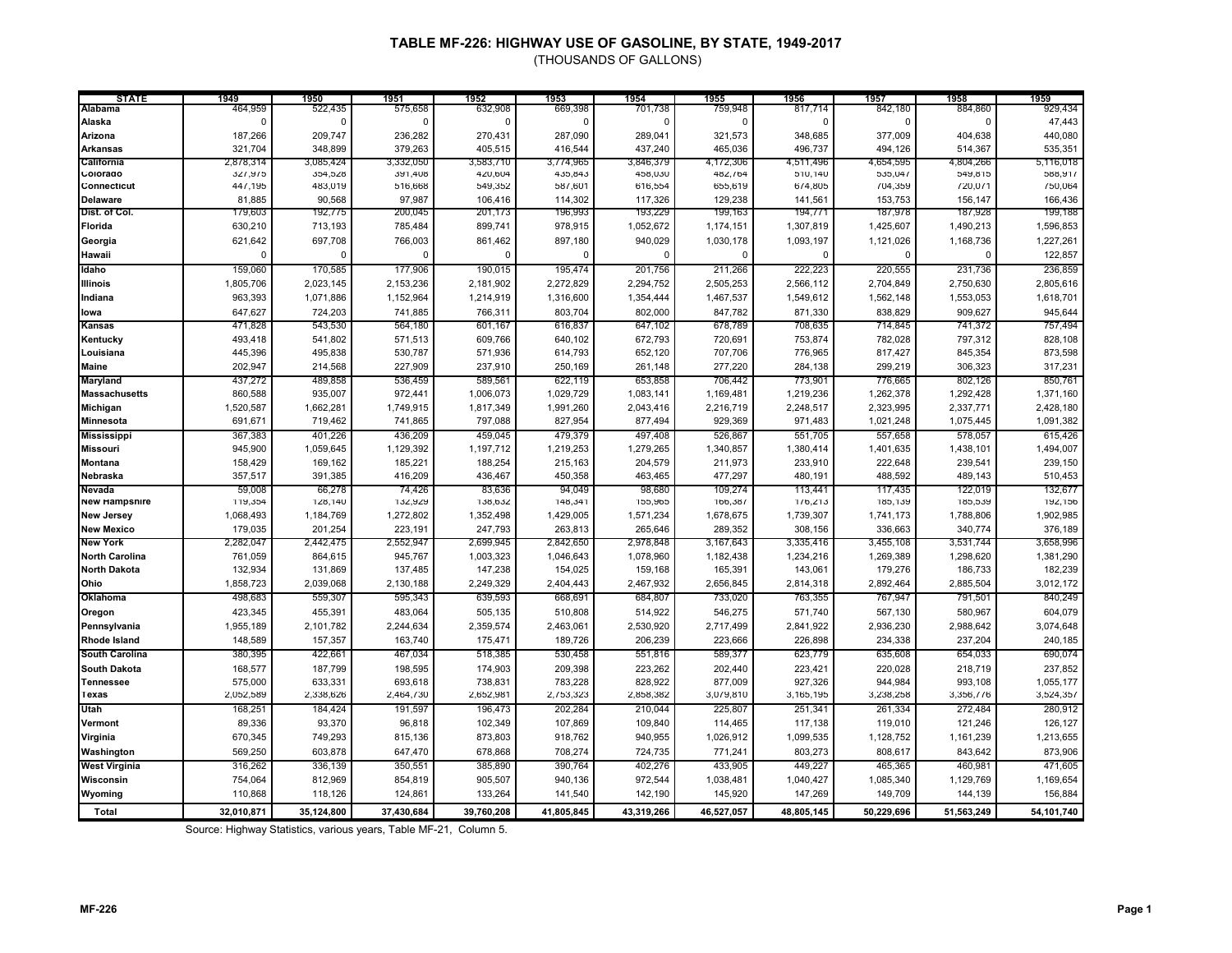| <b>STATE</b>          | 1960       | 1961       | 1962       | 1963       | 1964       | 1965       | 1966       | 1967       | 1968       | 1969       | 1970       | 1971       |
|-----------------------|------------|------------|------------|------------|------------|------------|------------|------------|------------|------------|------------|------------|
| Alabama               | 969,016    | 995,540    | 1,034,428  | 1,072,598  | 1,125,842  | 1,175,454  | 1,246,736  | 1,296,855  | 1,366,642  | 1,436,548  | 1,527,691  | 1,627,315  |
| Alaska                | 46,811     | 51,530     | 54,135     | 57,768     | 61,518     | 71,052     | 67,231     | 70,396     | 66,827     | 79,991     | 88,864     | 102,242    |
| Arizona               | 477,258    | 497,422    | 531,357    | 559,879    | 588,372    | 606,285    | 634,631    | 651,339    | 716,403    | 818,039    | 879,530    | 945,355    |
| <b>Arkansas</b>       | 572,125    | 597,390    | 633,323    | 663,986    | 697,744    | 727,626    | 756,367    | 775,839    | 834,961    | 885,852    | 922,822    | 988,725    |
| California            | 5,372,810  | 5,616,172  | 5,839,438  | 6,268,590  | 6,666,357  | 6,949,943  | 7,293,963  | 7,552,723  | 8,042,178  | 8,480,798  | 8,846,685  | 9,157,397  |
| Colorado              | 609,886    | 639,455    | 665,008    | 695,695    | 730,392    | 760,708    | 181,261    | 820,873    | 897,542    | 962,563    | 1,049,639  | 1,124,158  |
| Connecticut           | 112,486    | 788,870    | 821,828    | 858,671    | 910,115    | 949,550    | 985,904    | 1,015,909  | 1,019,911  | 1,132,242  | 1,187,124  | 1,237,805  |
| <b>Delaware</b>       | 165,908    | 185,325    | 179,207    | 192,361    | 197,719    | 206,536    | 215,039    | 220,073    | 232,008    | 246,513    | 258,143    | 272,077    |
| Dist. of Col.         | 197,795    | 199,244    | 201,076    | 203,957    | 217,859    | 226,605    | 230,216    | 228,39     | 232,048    | 235,783    | 236,868    | 237,665    |
| Florida               | 1,715,648  | 1,746,159  | 1,856,181  | 1,950,200  | 2,077,891  | 2,195,099  | 2,317,716  | 2,436,299  | 2,659,855  | 2,899,615  | 3,129,151  | 3,363,503  |
| Georgia               | 1,253,241  | 1,279,849  | 1,352,578  | 1,420,694  | 1,519,756  | 1,606,336  | 1,699,566  | 1,789,617  | 1,956,085  | 2,122,272  | 2,248,815  | 2,425,221  |
| Hawaii                | 133,261    | 138,079    | 144,034    | 147,510    | 155,705    | 165,675    | 173,752    | 184,039    | 196,525    | 210,044    | 230,797    | 242,246    |
| Idaho                 | 242,913    | 252,027    | 258,910    | 261,700    | 273,979    | 283,391    | 291,811    | 309,727    | 319,865    | 345,212    | 376,634    | 385,529    |
| <b>Illinois</b>       | 2,889,623  | 2,969,709  | 3,052,493  | 3,164,534  | 3,307,680  | 3,437,841  | 3,636,786  | 3,739,872  | 3,931,594  | 4,097,656  | 4,223,506  | 4,292,857  |
| Indiana               | 1,648,533  | 1,654,184  | 1,706,335  | 1,754,867  | 1,823,309  | 1,899,635  | 1,985,648  | 2,046,934  | 2,173,794  | 2,260,178  | 2,365,800  | 2,467,832  |
| lowa                  | 953,553    | 959,387    | 974,835    | 990,733    | 1,024,142  | 1,060,322  | 1,098,619  | 1,174,497  | 1,214,421  | 1,261,482  | 1,259,372  | 1,380,803  |
| Kansas                | 770,310    | 801,290    | 841,902    | 865,860    | 886,927    | 915,755    | 936,487    | 971,245    | 1,031,954  | 1,076,556  | 1,086,950  | 1,106,509  |
|                       |            |            |            |            |            |            |            |            |            |            |            |            |
| Kentucky              | 840,963    | 859,041    | 880,192    | 953,116    | 990,328    | 1,052,483  | 1,100,840  | 1,169,760  | 1,244,323  | 1,316,032  | 1,391,541  | 1,492,756  |
| Louisiana             | 879,593    | 898,523    | 932,483    | 968,208    | 1,039,599  | 1,113,210  | 1,177,434  | 1,229,899  | 1,311,291  | 1,370,799  | 1,431,718  | 1,487,078  |
| <b>Maine</b>          | 329,079    | 334,610    | 336,430    | 344,811    | 359,208    | 373,912    | 384,345    | 393,979    | 416,025    | 431,839    | 454,685    | 479,670    |
| Maryland              | 880,360    | 904,244    | 963,230    | 1,024,279  | 1,081,237  | 1,129,405  | 1,202,026  | 1,260,557  | 1,348,839  | 1,448,438  | 1,545,748  | 1,634,180  |
| <b>Massachusetts</b>  | 1,408,155  | 1,458,712  | 1,495,475  | 1,542,978  | 1,602,613  | 1,657,416  | 1,709,910  | 1,763,767  | 1,872,033  | 1,948,581  | 2,071,772  | 2,144,951  |
| Michigan              | 2,516,577  | 2,528,802  | 2,610,147  | 2,790,221  | 2,968,684  | 3,129,455  | 3,292,382  | 3,384,062  | 3,633,835  | 3,843,017  | 3,907,313  | 4,062,973  |
| <b>Minnesota</b>      | 1,143,846  | 1,132,852  | 1,177,099  | 1,229,956  | 1,256,096  | 1,309,257  | 1,376,972  | 1,428,961  | 1,510,694  | 1,605,810  | 1,686,418  | 1,786,946  |
| <b>Mississippi</b>    | 620,093    | 631,360    | 658,164    | 691,164    | 723,161    | 749,838    | 797,539    | 840,206    | 892,709    | 957,084    | 1,002,860  | 1,055,970  |
| <b>Missouri</b>       | 1,526,493  | 1,541,923  | 1,574,474  | 1,630,742  | 1,703,345  | 1,750,443  | 1,815,038  | 1,875,324  | 1,998,304  | 2,113,760  | 2,227,939  | 2,360,427  |
| <b>Montana</b>        | 242,430    | 240,490    | 274,043    | 267,671    | 273,144    | 280,705    | 296,659    | 300,192    | 321,429    | 342,954    | 352,654    | 372,174    |
| Nebraska              | 518,342    | 516,009    | 540,457    | 569,406    | 563,811    | 582,666    | 610,322    | 625,268    | 662,313    | 690,121    | 718,788    | 746,981    |
| Nevada                | 140,958    | 151,977    | 176,659    | 196,564    | 209,882    | 223,998    | 229,932    | 234,959    | 256,322    | 268,685    | 299,423    | 316,868    |
| <b>New Hampshire</b>  | 195,980    | 198,850    | 204,833    | 215,404    | 227,518    | 238,163    | 254,524    | 268,352    | 293,581    | 313,931    | 338,173    | 360,455    |
| <b>New Jersey</b>     | 1,939,472  | 1,961,542  | 2,005,449  | 2,095,302  | 2,161,239  | 2,277,979  | 2,295,753  | 2,360,627  | 2,496,057  | 2,584,111  | 2,736,672  | 2,843,883  |
| <b>New Mexico</b>     | 373,962    | 380,690    | 394,769    | 413,038    | 429,804    | 441,791    | 453,763    | 462,761    | 484,638    | 518,542    | 542,098    | 589,395    |
| <b>New York</b>       | 3,717,603  | 3,780,837  | 3,952,025  | 4,076,681  | 4,262,359  | 4,396,651  | 4,546,235  | 4,669,888  | 4,838,851  | 5,213,634  | 5,291,069  | 5,607,418  |
| <b>North Carolina</b> | 1,402,083  | 1,494,304  | 1,511,348  | 1,593,647  | 1,683,200  | 1,745,403  | 1,840,582  | 1,941,466  | 2,047,423  | 2,200,881  | 2,314,451  | 2,425,095  |
| <b>North Dakota</b>   | 193,240    | 184,380    | 201,553    | 209,582    | 217,309    | 231,166    | 225,954    | 232,781    | 244,626    | 249,745    | 264,391    | 278,751    |
| Ohio                  | 3,012,179  | 3,030,829  | 3,128,098  | 3,202,070  | 3,354,322  | 3,481,722  | 3,639,296  | 3,748,167  | 3,959,274  | 4,174,695  | 4,363,168  | 4,479,124  |
| Oklahoma              | 858,533    | 887,047    | 925,840    | 958,755    | 1,007,390  | 1,042,473  | 1,083,638  | 1,122,775  | 1,187,034  | 1,258,493  | 1,332,674  | 1,395,873  |
| Oregon                | 613,468    | 637,886    | 671,590    | 700,647    | 745,412    | 790,253    | 826,376    | 852,727    | 891,904    | 942,243    | 1,003,143  | 1,067,651  |
| Pennsylvania          | 3,108,317  | 3,057,484  | 3,148,046  | 3,212,219  | 3,328,690  | 3,432,593  | 3,513,473  | 3,695,727  | 3,923,644  | 4,003,253  | 4,127,715  | 4,409,564  |
| <b>Rhode Island</b>   | 240,789    | 243,980    | 249,205    | 256,438    | 262,441    | 270,799    | 278,380    | 285,162    | 302,527    | 312,116    | 333,883    | 343,355    |
| <b>South Carolina</b> | 698,101    | 712,459    | 743,420    | 777,253    | 815,400    | 866,029    | 913,347    | 960,057    | 1,037,172  | 1,110,805  | 1,182,637  | 1,268,488  |
| <b>South Dakota</b>   | 239,902    | 249,921    | 260,477    | 265,423    | 263,633    | 271,304    | 276,741    | 284,040    | 296,994    | 296,921    | 321,227    | 345,484    |
| <b>Tennessee</b>      | 1,074,514  | 1,114,234  | 1,166,401  | 1,204,748  | 1,280,179  | 1,333,426  | 1,417,671  | 1,499,481  | 1,570,402  | 1,675,629  | 1,727,989  | 1,855,602  |
| Texas                 | 3,547,412  | 3,673,157  | 3,817,243  | 3,995,715  | 4,235,246  | 4,395,994  | 4,607,154  | 4,817,042  | 5,186,039  | 5,534,310  | 5,841,071  | 6,192,379  |
| Utah                  | 293,614    | 306,159    | 321,764    | 334,500    | 348,604    | 358,750    | 381,714    | 391,336    | 425,282    | 463,109    | 497,692    | 530,236    |
| Vermont               | 130,122    | 131,703    | 135,639    | 140,395    | 145,365    | 154,068    | 163,163    | 175,236    | 185,247    | 194,584    | 208,961    | 221,932    |
|                       | 1,214,459  | 1,205,876  | 1,268,664  | 1,321,282  | 1,389,911  | 1,467,829  | 1,520,593  | 1,599,204  | 1,724,993  | 1,903,323  | 2,008,791  | 2,156,079  |
| Virginia              | 892,356    | 934,764    | 981,255    | 989,293    | 1,037,341  | 1,083,733  | 1,174,907  |            |            |            | 1,473,663  | 1,518,787  |
| Washington            |            |            |            |            |            |            |            | 1,257,077  | 1,346,369  | 1,419,749  |            |            |
| <b>West Virginia</b>  | 460,319    | 464,395    | 474,819    | 502,596    | 507,818    | 527,124    | 551,552    | 567,725    | 600,415    | 622,350    | 659,747    | 691,471    |
| Wisconsin             | 1,220,203  | 1,221,730  | 1,248,654  | 1,294,936  | 1,354,454  | 1,405,930  | 1,477,282  | 1,510,804  | 1,597,587  | 1,712,837  | 1,799,007  | 1,879,074  |
| Wyoming               | 163,924    | 164,838    | 172,036    | 175,792    | 174,595    | 174,738    | 179,789    | 186,937    | 197,931    | 211,299    | 220,892    | 226,396    |
| Total                 | 55,428,618 | 56,607,240 | 58,749,049 | 61,274,435 | 64,268,645 | 66,978,519 | 69,973,025 | 72,680,934 | 77,258,786 | 81,805,024 | 85,598,364 | 89,984,705 |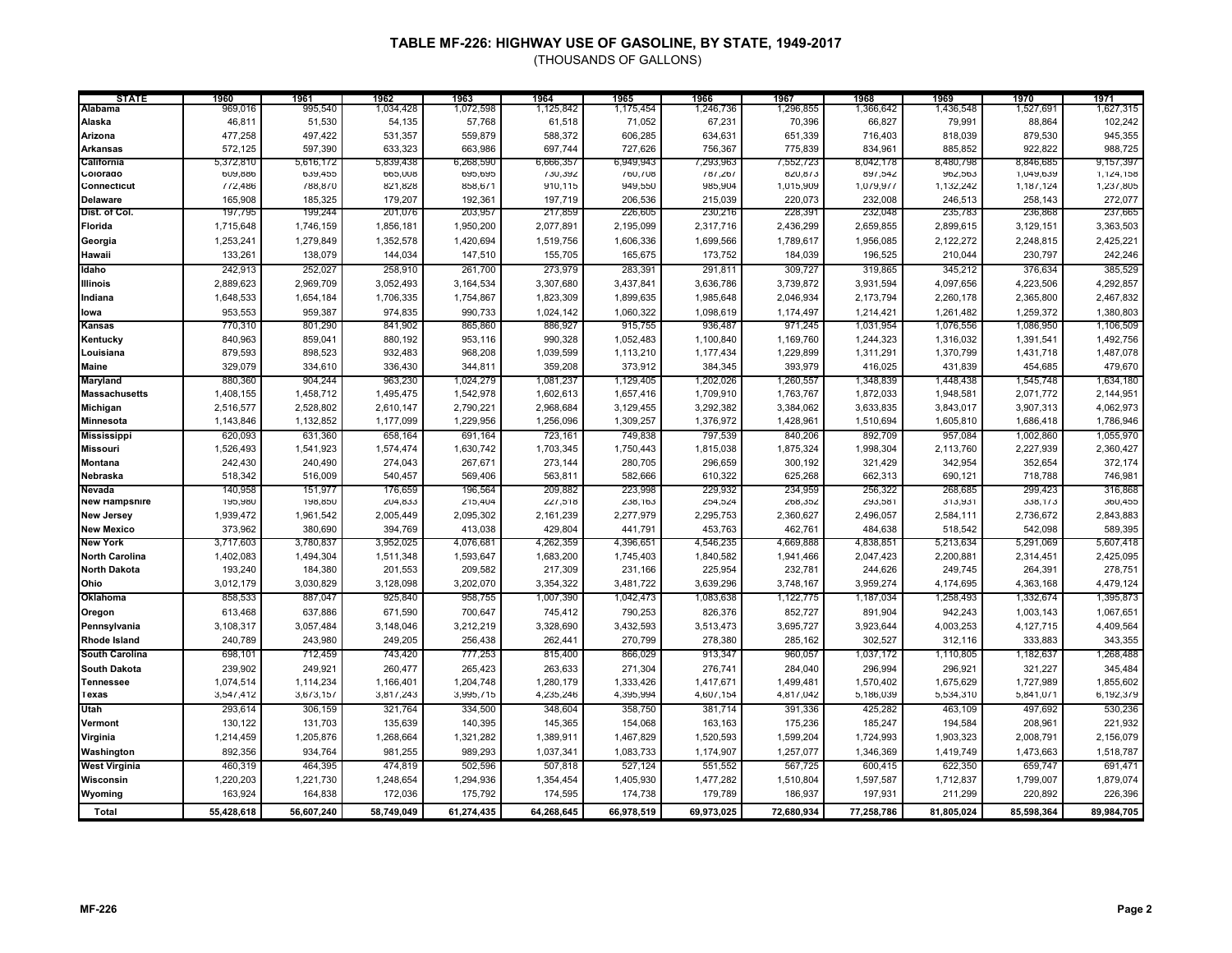| <b>STATE</b>          | 1972       | 1973        | 1974       | 1975       | 1976        | 1977        | 1978        | 1979        | 1980        | 1981       | 1982       |
|-----------------------|------------|-------------|------------|------------|-------------|-------------|-------------|-------------|-------------|------------|------------|
| <b>Alabama</b>        | 1,735,271  | 1,828,089   | 1,806,873  | 1,861,917  | 1,973,892   | 2,045,824   | 2,122,221   | 2,035,364   | 1,884,476   | 1,800,105  | 1,789,845  |
| Alaska                | 98,041     | 107,689     | 120,035    | 148,291    | 175,084     | 173,298     | 165,465     | 174,074     | 135,236     | 172,219    | 192,852    |
| Arizona               | 1,058,992  | 1,152,556   | 1,077,648  | 1,128,228  | 1,189,696   | 1,267,998   | 1,345,525   | 1,351,339   | 1,292,055   | 1,283,328  | 1,300,264  |
| <b>Arkansas</b>       | 1,079,361  | 1,129,609   | 1,110,907  | 1,142,058  | 1,214,119   | 1,248,850   | 1,289,507   | 1,058,418   | 1,127,761   | 1,103,404  | 1,082,402  |
| California            | 9,790,977  | 10,102,925  | 9,662,532  | 9,985,654  | 10,494,542  | 11,076,867  | 11,616,189  | 11,433,403  | 10,745,324  | 10,580,202 | 10,400,392 |
| Colorado              | 1,233,942  | 1,294,033   | 1,236,551  | 1,297,997  | 1,348,630   | 1,403,614   | 1,528,834   | 1,482,632   | 1,433,965   | 1,432,558  | 1,443,232  |
| Connecticut           | 1,298,183  | 1,329,756   | 1,295,895  | 1,320,158  | 1,359,579   | 1,381,452   | 1,393,505   | 1,340,218   | 1,282,313   | 1,265,625  | 1,249,142  |
| <b>Delaware</b>       | 282,796    | 300,235     | 286,745    | 292,617    | 308,245     | 306,396     | 307,779     | 298,189     | 281,819     | 288,767    | 275,895    |
| Dist. of Col.         | 237,022    | 251,278     | 233,966    | 237,688    | 228,647     | 217,881     | 214,732     | 192,900     | 165,943     | 167,438    | 167,651    |
| Florida               | 3,778,532  | 4,170,530   | 4,028,165  | 4,154,294  | 4,321,000   | 4,484,746   | 4,738,242   | 4,714,622   | 4,617,752   | 4,681,624  | 4,740,741  |
| Georgia               | 2,630,641  | 2,781,136   | 2,680,824  | 2,722,133  | 2,859,916   | 2,941,179   | 3,053,700   | 2,969,992   | 2,792,057   | 2,753,025  | 2,754,747  |
| Hawaii                | 256,833    | 273,498     | 265,826    | 276,266    | 289,315     | 305,434     | 316,295     | 315,760     | 304,774     | 297,913    | 299,352    |
| Idaho                 | 422,820    | 424,843     | 411,452    | 433,904    | 479,012     | 483,409     | 518,248     | 497,777     | 442,122     | 420,679    | 408,350    |
| <b>Illinois</b>       | 4,656,554  | 4,807,790   | 4,573,296  | 4,759,415  | 4,947,920   | 5,061,310   | 5,367,550   | 4,967,287   | 4,493,038   | 4,352,102  | 4,284,689  |
| Indiana               | 2,621,031  | 2,732,472   | 2,597,773  | 2,644,285  | 2,778,791   | 2,794,992   | 2,936,851   | 2,756,976   | 2,537,585   | 2,539,242  | 2,336,250  |
| lowa                  | 1,436,851  | 1,566,149   | 1,440,441  | 1,460,109  | 1,561,841   | 1,585,471   | 1,601,581   | 1,524,801   | 1,390,589   | 1,309,008  | 1,280,262  |
| <b>Kansas</b>         |            |             |            | 1,228,179  | 1,326,321   |             |             |             | 1,208,569   |            | 1,147,316  |
|                       | 1,201,252  | 1,201,360   | 1,173,597  |            |             | 1,297,354   | 1,333,889   | 1,289,132   |             | 1,171,889  |            |
| Kentucky              | 1,582,949  | 1,653,995   | 1,625,278  | 1,690,036  | 1,788,590   | 1,836,994   | 1,889,133   | 1,817,182   | 1,698,442   | 1,688,497  | 1,673,670  |
| Louisiana             | 1,627,902  | 1,714,938   | 1,687,086  | 1,777,329  | 1,918,614   | 2,006,575   | 2,090,318   | 2,079,588   | 2,012,771   | 2,056,535  | 2,076,371  |
| <b>Maine</b>          | 508,742    | 524,885     | 508,825    | 523,286    | 554,270     | 563,149     | 573,743     | 528,965     | 498,556     | 484,102    | 490,251    |
| <b>Maryland</b>       | 1,752,535  | 1,809,456   | 1,748,537  | 1,811,816  | 1,908,460   | 1,972,120   | 2,021,653   | 1,906,179   | 1,879,557   | 1,868,157  | 1,849,402  |
| <b>Massachusetts</b>  | 2,276,622  | 2,352,302   | 2,246,586  | 2,279,427  | 2,365,167   | 2,393,563   | 2,427,899   | 2,376,382   | 2,198,475   | 2,192,962  | 2,173,346  |
| <b>Michigan</b>       | 4,337,556  | 4,523,949   | 4,323,852  | 4,386,506  | 4,639,871   | 4,710,150   | 4,852,530   | 4,570,590   | 4,090,039   | 3,850,517  | 3,629,611  |
| <b>Minnesota</b>      | 1,863,856  | 1,944,833   | 1,851,312  | 1,868,092  | 1,939,399   | 2,006,262   | 2,097,686   | 2,039,853   | 1,904,979   | 1,836,412  | 1,750,093  |
| <b>Mississippi</b>    | 1,156,143  | 1,181,449   | 1,155,579  | 1,148,946  | 1,205,046   | 1,275,276   | 1,290,919   | 1,253,194   | 1,139,396   | 1,158,966  | 1,103,696  |
| <b>Missouri</b>       | 2,490,077  | 2,492,880   | 2,431,891  | 2,486,080  | 2,629,283   | 2,700,840   | 2,779,215   | 2,633,692   | 2,437,689   | 2,398,084  | 2,368,597  |
| <b>Montana</b>        | 394,482    | 432,272     | 412,004    | 404,957    | 449,092     | 431,617     | 511,119     | 443,580     | 416,511     | 423,759    | 406,462    |
| Nebraska              | 812,564    | 856,313     | 777,085    | 790,840    | 837,001     | 846,641     | 862,636     | 808,474     | 752,291     | 713,267    | 713,345    |
| Nevada                | 351,201    | 373,682     | 363,430    | 393,872    | 412,052     | 438,284     | 486,915     | 477,007     | 471,484     | 478,243    | 463,627    |
| <b>New Hampshire</b>  | 381,755    | 393,313     | 379,948    | 389,555    | 415,056     | 432,351     | 443,789     | 418,547     | 398,030     | 388,192    | 382,003    |
| <b>New Jersey</b>     | 3,114,393  | 3,180,680   | 3,097,073  | 3,209,825  | 3,309,663   | 3,237,452   | 3,374,495   | 3,197,613   | 3,100,744   | 3,039,309  | 3,061,619  |
| <b>New Mexico</b>     | 632,650    | 673,934     | 644,276    | 681,720    | 725,552     | 751,305     | 794,798     | 765,654     | 720,417     | 712,211    | 715,758    |
| <b>New York</b>       | 5,787,529  | 5,980,989   | 5,430,173  | 5,457,762  | 5,914,850   | 5,803,705   | 5,983,100   | 5,770,047   | 5,359,882   | 5,227,845  | 5,338,859  |
| <b>North Carolina</b> | 2,642,131  | 2,743,015   | 2,701,591  | 2,748,125  | 2,896,613   | 3,002,247   | 3,139,468   | 3,014,206   | 2,782,868   | 2,754,604  | 2,717,239  |
| <b>North Dakota</b>   | 302,658    | 320,175     | 301,499    | 324,566    | 346,903     | 354,191     | 372,084     | 339,705     | 324,518     | 350,658    | 334,727    |
| Ohio                  | 4,741,368  | 4,968,58    | 4,783,729  | 4,866,000  | 5,049,558   | 5,231,775   | 5,297,209   | 5,143,455   | 4,720,600   | 4,571,822  | 4,395,587  |
| Oklahoma              | 1,492,018  | 1,557,849   | 1,506,886  | 1,579,239  | 1,676,387   | 1,739,448   | 1,827,947   | 1,743,773   | 1,671,695   | 1,733,069  | 1,796,621  |
| Oregon                | 1,141,417  | 1,191,108   | 1,135,783  | 1,172,395  | 1,259,721   | 1,317,583   | 1,388,672   | 1,339,449   | 1,271,882   | 1,223,659  | 1,161,783  |
| Pennsylvania          | 4,805,233  | 4,761,950   | 4,427,221  | 4,461,074  | 4,882,205   | 4,989,008   | 5,079,446   | 4,916,758   | 4,612,997   | 4,342,010  | 4,242,313  |
| Rhode Island          | 361,138    | 361,125     | 356,898    | 369,848    | 365,558     | 383,071     | 380,347     | 376,311     | 354,082     | 353,225    | 346,636    |
| <b>South Carolina</b> | 1,378,293  | 1,443,958   | 1,410,119  | 1,461,709  | 1,555,872   | 1,592,825   | 1,676,306   | 1,611,724   | 1,506,186   | 1,487,664  | 1,473,121  |
| <b>South Dakota</b>   | 383,971    | 376,855     | 361,160    | 375,028    | 398,553     | 413,606     | 406,989     | 389,613     | 350,667     | 335,177    | 330,997    |
| <b>Tennessee</b>      | 2,029,809  | 2,199,125   | 2,116,329  | 2,221,267  | 2,342,448   | 2,403,912   | 2,516,965   | 2,431,083   | 2,330,051   | 2,279,831  | 2,263,193  |
| Texas                 | 6,694,102  | 7,111,664   | 6,885,193  | 7,260,853  | 7,734,510   | 8,137,686   | 8,485,510   | 8,327,480   | 7,623,452   | 7,783,430  | 7,969,555  |
| Utah                  | 579,535    | 602,787     | 587,754    | 610,772    | 644,161     | 677,301     | 724,432     | 693,272     | 656,475     | 647,099    | 652,228    |
| Vermont               | 237,794    | 240,300     | 230,145    | 233,592    | 248,648     | 254,005     | 263,483     | 247,240     | 230,666     | 230,334    | 229,768    |
| Virginia              | 2,314,066  | 2,446,136   | 2,374,772  | 2,450,382  | 2,600,073   | 2,686,740   | 2,795,858   | 2,675,780   | 2,509,544   | 2,467,838  | 2,424,216  |
| Washington            | 1,579,767  | 1,654,715   | 1,607,339  | 1,675,091  | 1,781,207   | 1,879,803   | 1,969,691   | 1,917,584   | 1,799,730   | 1,793,056  | 1,787,621  |
| <b>West Virginia</b>  | 716,166    | 769,631     | 757,392    |            |             | 891,222     | 898,994     | 878,924     | 828,862     | 791,233    | 793,277    |
|                       |            |             |            | 805,192    | 862,246     |             |             |             |             |            |            |
| Wisconsin             | 2,005,482  | 2,077,189   | 2,020,626  | 2,065,268  | 2,163,193   | 2,229,046   | 2,331,292   | 2,242,476   | 2,049,119   | 1,972,425  | 1,885,665  |
| Wyoming               | 247,735    | 266,255     | 254,619    | 279,950    | 301,847     | 312,567     | 354,312     | 347,730     | 344,979     | 343,351    | 324,240    |
| Total                 | 96,542,738 | 100,636,236 | 96,504,516 | 99,353,593 | 104,978,219 | 107,978,395 | 112,239,066 | 108,125,994 | 101,183,014 | 99,596,671 | 98,478,879 |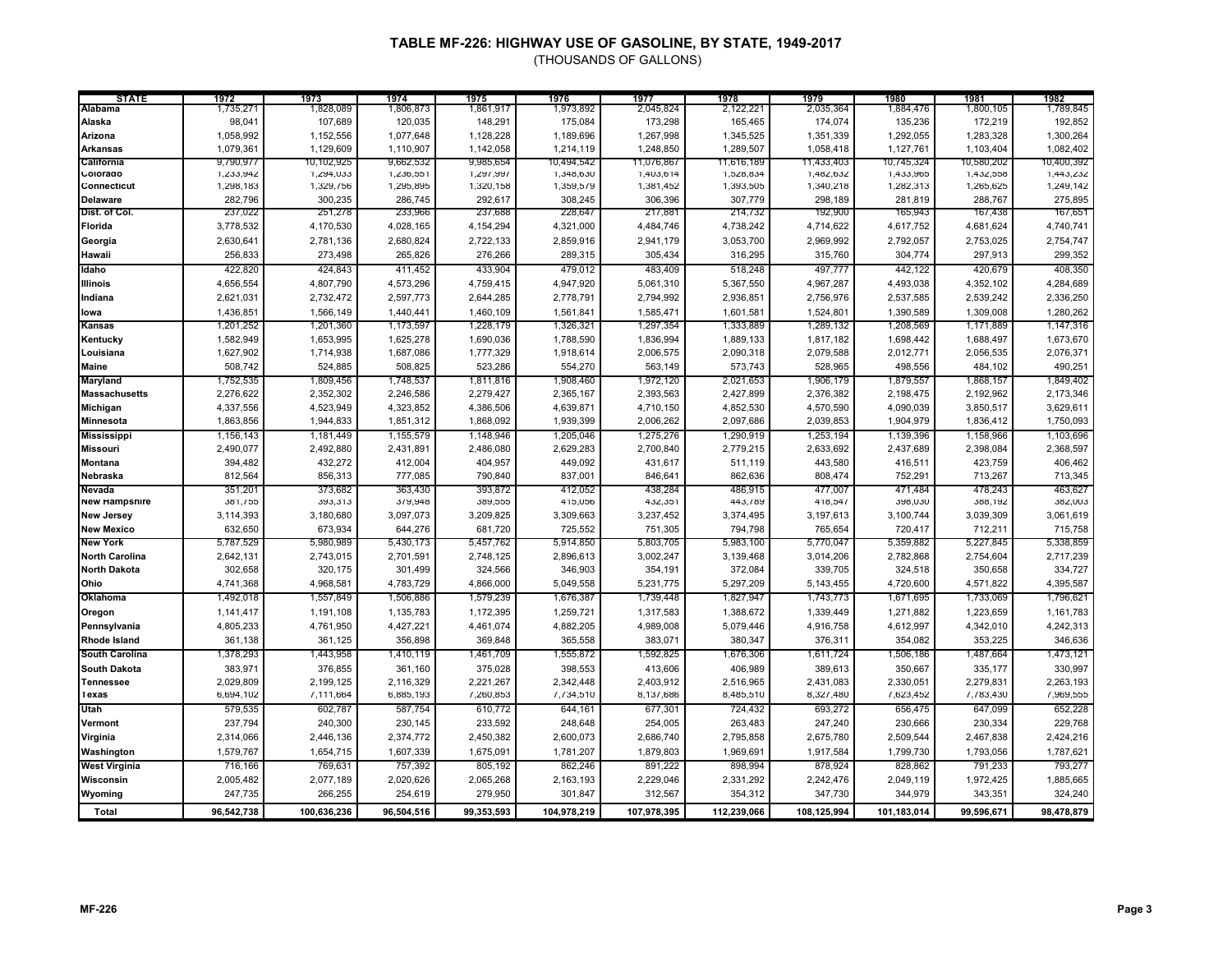| <b>STATE</b>          | 1983        | 1984        | 1985        | 1986        | 1987        | 1988        | 1989        | 1990        | 1991        | 1992        | 1993        |
|-----------------------|-------------|-------------|-------------|-------------|-------------|-------------|-------------|-------------|-------------|-------------|-------------|
| Alabama               | 1,813,442   | 1,834,786   | 1,808,899   | 1,940,127   | 2,011,028   | 2,010,794   | 2,057,276   | 2,053,319   | 2,050,458   | 2,125,176   | 2,165,688   |
| Alaska                | 182,043     | 215,914     | 211,382     | 198,008     | 191,421     | 209,827     | 202,140     | 236,151     | 201,902     | 235,343     | 242,127     |
| Arizona               | 1,375,867   | 1,448,887   | 1,518,510   | 1,590,459   | 1,630,561   | 1,665,460   | 1,699,692   | 1,637,845   | 1,678,543   | 1,744,958   | 1,799,523   |
| <b>Arkansas</b>       | 1,089,061   | 1,103,456   | 1,084,243   | 1,139,702   | 1,156,660   | 1,209,911   | 1,220,757   | 1,203,811   | 1,192,698   | 1,228,841   | 1,268,663   |
| California            | 10,684,66   | 11,126,075  | 11,211,337  | 11,733,752  | 12,162,124  | 12,555,731  | 12,976,069  | 12,808,053  | 12,397,03.  | 13,281,462  | 12,962,782  |
| Colorado              | 1,388,048   | 1,393,466   | 1,499,775   | 1,533,321   | 1,507,967   | 1,506,623   | 1,478,994   | 1,490,475   | 1,478,385   | 1,507,258   | 1,587,223   |
| Connecticut           | 1,277,382   | 1,302,491   | 1,307,119   | 1,343,492   | 1,354,517   | 1,359,107   | 1,345,656   | 1,301,715   | 1,302,750   | 1,311,247   | 1,321,880   |
| <b>Delaware</b>       | 302,688     | 309,775     | 314,191     | 320,503     | 324,265     | 334,242     | 336,356     | 332,478     | 319,264     | 338,513     | 344,743     |
| Dist. of Col.         | 166,943     | 173,175     | 159,065     | 161,423     | 176,093     | 180,276     | 174,476     | 165,513     | 165,983     | 168,246     | 174,992     |
| Florida               | 4,908,558   | 5,052,157   | 5,167,383   | 5,408,907   | 5,632,701   | 5,748,436   | 5,820,715   | 5,830,693   | 5,741,435   | 5,925,701   | 6,255,156   |
| Georgia               | 2,843,510   | 2,991,125   | 3,044,547   | 3,216,274   | 3,318,263   | 3,435,023   | 3,465,714   | 3,455,575   | 3,462,670   | 3,508,850   | 3,910,536   |
| Hawaii                | 300,108     | 316,537     | 317,469     | 329,924     | 339,926     | 348,963     | 363,488     | 360,888     | 370,441     | 370,792     | 372,667     |
| Idaho                 | 418,562     | 411,293     | 426,131     | 436,498     | 427,876     | 436,596     | 454,139     | 464,899     | 455,365     | 479,204     | 522,739     |
| <b>Illinois</b>       | 4,401,767   | 4,359,457   | 4,660,305   | 4,561,851   | 4,603,363   | 4,803,480   | 4,833,345   | 4,441,642   | 4,345,307   | 4,483,515   | 4,572,328   |
| Indiana               | 2,381,122   | 2,405,539   | 2,424,768   | 2,511,307   | 2,630,466   | 2,645,729   | 2,569,801   | 2,589,010   | 2,542,833   |             |             |
|                       | 1,314,953   | 1,270,119   | 1,258,219   | 1,259,975   | 1,266,997   | 1,288,803   | 1,313,760   | 1,296,381   | 1,287,864   | 2,606,881   | 2,738,094   |
| lowa                  |             |             |             |             |             |             |             |             |             | 1,281,169   | 1,323,502   |
| <b>Kansas</b>         | 1,164,286   | 1,145,886   | 1,152,918   | 1,169,732   | 1,185,506   | 1,254,037   | 1,225,814   | 1,180,600   | 1,148,794   | 1,156,517   | 1,168,705   |
| Kentucky              | 1,684,817   | 1,690,290   | 1,653,770   | 1,765,594   | 1,772,236   | 1,805,674   | 1,792,234   | 1,779,908   | 1,799,146   | 1,869,812   | 1,890,024   |
| Louisiana             | 2,093,158   | 2,090,737   | 2,017,247   | 2,047,398   | 1,958,296   | 1,969,629   | 1,912,341   | 1,790,914   | 1,719,583   | 1,851,277   | 1,904,510   |
| <b>Maine</b>          | 502,262     | 500,345     | 512,622     | 550,456     | 574,907     | 623,194     | 577,162     | 577,864     | 574,024     | 585,045     | 599,454     |
| Maryland              | 1,855,244   | 1,906,998   | 1,905,076   | 1,958,437   | 1,995,427   | 2,013,918   | 2,052,808   | 1,965,028   | 1,987,938   | 2,047,839   | 2,081,787   |
| <b>Massachusetts</b>  | 2,207,577   | 2,272,621   | 2,300,155   | 2,365,748   | 2,396,437   | 2,448,033   | 2,419,503   | 2,338,682   | 2,255,600   | 2,337,839   | 2,359,325   |
| Michigan              | 3,678,926   | 3,807,113   | 3,886,529   | 3,996,145   | 4,095,153   | 4,196,648   | 4,186,173   | 4,144,034   | 4,165,798   | 4,233,698   | 4,377,870   |
| Minnesota             | 1,847,478   | 1,880,174   | 1,806,166   | 1,832,217   | 1,875,488   | 1,943,068   | 1,954,397   | 1,872,567   | 1,921,780   | 2,011,658   | 2,102,346   |
| <b>Mississippi</b>    | 1,115,722   | 1,108,644   | 1,134,935   | 1,177,634   | 1,200,225   | 1,196,587   | 1,191,665   | 1,196,522   | 1,212,459   | 1,259,490   | 1,326,952   |
| <b>Missouri</b>       | 2,424,622   | 2,461,910   | 2,498,168   | 2,649,857   | 2,645,297   | 2,675,651   | 2,658,835   | 2,684,647   | 2,659,320   | 2,753,904   | 2,726,870   |
| Montana               | 418,919     | 416,324     | 403,929     | 404,386     | 407,673     | 412,126     | 408,306     | 410,718     | 409,896     | 432,413     | 441,553     |
| Nebraska              | 705,324     | 712,833     | 692,153     | 703,125     | 700,031     | 732,712     | 732,718     | 739,805     | 709,321     | 729,333     | 734,101     |
| Nevada                | 464,388     | 479,257     | 488,597     | 513,525     | 545,083     | 582,761     | 610,027     | 627,053     | 639,883     | 677,246     | 680,774     |
| <b>New Hampshire</b>  | 394,044     | 424,697     | 435,779     | 468,902     | 496,305     | 511,270     | 514,367     | 493,509     | 504,641     | 510,788     | 520,732     |
| <b>New Jersey</b>     | 3,233,370   | 3,257,372   | 3,165,537   | 3,394,489   | 3,389,620   | 3,350,237   | 3,392,373   | 3,275,142   | 3,307,522   | 3,223,142   | 2,945,054   |
| <b>New Mexico</b>     | 716,354     | 729,741     | 746,685     | 765,156     | 786,094     | 795,647     | 784,541     | 777,137     | 792,917     | 818,289     | 841,196     |
| <b>New York</b>       | 5,251,095   | 4,731,083   | 5,688,835   | 5,711,807   | 5,941,276   | 5,368,226   | 5,540,910   | 5,818,951   | 5,542,839   | 5,428,866   | 5,509,680   |
| <b>North Carolina</b> | 2,783,990   | 2,862,069   | 2,949,691   | 3,083,929   | 3,167,726   | 3,238,152   | 3,220,878   | 3,210,890   | 3,171,674   | 3,226,861   | 3,403,980   |
| <b>North Dakota</b>   | 328,506     | 337,317     | 328,257     | 324,401     | 327,947     | 320,576     | 319,170     | 310,104     | 314,378     | 319,969     | 330,012     |
| Ohio                  | 4,435,135   | 4,467,636   | 4,581,511   | 4,667,364   | 4,797,155   | 4,757,204   | 4,737,926   | 4,624,942   | 4,573,239   | 4,504,696   | 4,794,100   |
| Oklahoma              | 1,770,443   | 1,707,996   | 1,738,016   | 1,672,540   | 1,583,150   | 1,575,523   | 1,591,489   | 1,602,440   | 1,583,077   | 1,655,335   | 1,680,750   |
| Oregon                | 1,161,074   | 1,203,781   | 1,205,880   | 1,243,848   | 1,262,981   | 1,316,266   | 1,318,093   | 1,315,692   | 1,321,177   | 1,340,350   | 1,395,999   |
| Pennsylvania          | 4,285,435   | 4,304,743   | 4,293,015   | 4,385,797   | 4,452,198   | 4,586,033   | 4,554,640   | 4,505,001   | 4,458,592   | 4,527,647   | 4,620,582   |
| <b>Rhode Island</b>   | 343,169     | 361,609     | 360,074     | 373,033     | 378,088     | 380,221     | 366,267     | 360,748     | 353,938     | 364,295     | 373,110     |
| <b>South Carolina</b> | 1,494,774   | 1,538,453   | 1,555,786   | 1,615,983   | 1,565,371   | 1,732,495   | 1,717,106   | 1,766,652   | 1,715,726   | 1,782,673   | 1,884,415   |
| <b>South Dakota</b>   | 323,406     | 331,537     | 363,026     | 353,367     | 350,085     | 357,635     | 359,096     | 358,187     | 361,926     | 379,556     | 381,557     |
| <b>Tennessee</b>      | 2,239,771   | 2,385,707   | 2,434,154   | 2,531,557   | 2,389,397   | 2,441,696   | 2,495,173   | 2,418,720   | 2,321,430   | 2,457,839   | 2,548,678   |
| Texas                 | 8,115,147   | 8,170,141   | 8,476,326   | 8,657,425   | 8,409,515   | 8,479,910   | 8,330,547   | 8,452,733   | 8,117,110   | 8,320,889   | 8,638,601   |
| Utah                  | 658,622     | 675,168     | 680,468     | 737,411     | 734,528     | 750,792     | 723,385     | 699,331     | 722,305     | 753,542     | 785,238     |
| Vermont               | 231,684     | 240,683     | 241,106     | 247,510     | 269,364     | 278,292     | 270,460     | 279,248     | 279,974     |             |             |
|                       | 2,475,414   | 2,596,363   | 2,638,515   | 2,735,830   | 2,905,352   | 2,933,666   | 2,950,255   | 2,938,282   | 2,927,828   | 287,895     | 296,796     |
| Virginia              |             |             |             |             |             |             |             |             |             | 3,008,397   | 3,092,834   |
| Washington            | 1,857,148   | 1,919,947   | 1,820,211   | 1,960,897   | 2,125,903   | 2,087,184   | 2,238,540   | 2,230,958   | 2,240,400   | 2,312,005   | 2,399,173   |
| <b>West Virginia</b>  | 778,432     | 770,065     | 769,826     | 775,233     | 797,486     | 808,759     | 804,934     | 813,499     | 798,268     | 831,427     | 825,240     |
| Wisconsin             | 1,907,939   | 1,873,786   | 1,909,253   | 1,950,142   | 1,937,922   | 2,012,244   | 2,014,618   | 2,018,210   | 2,027,131   | 2,083,973   | 2,139,667   |
| Wyoming               | 309,927     | 338,231     | 302,965     | 281,818     | 286,861     | 290,585     | 298,435     | 282,290     | 280,693     | 292,718     | 304,040     |
| Total                 | 100,106,323 | 101,415,509 | 103,550,524 | 106,758,216 | 108,440,311 | 109,965,652 | 110,577,564 | 109,529,456 | 107,913,262 | 110,974,379 | 113,668,348 |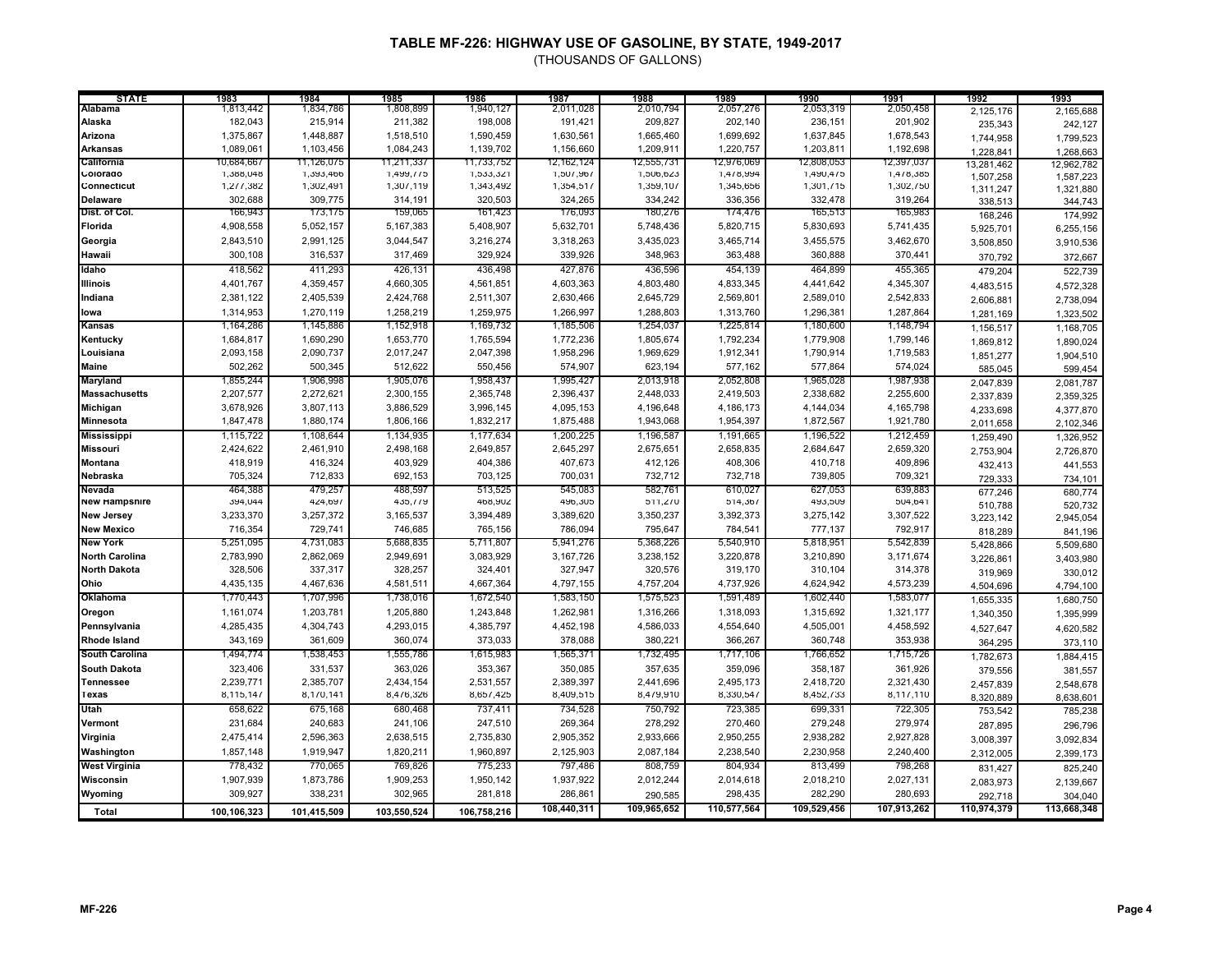| <b>STATE</b>          | 1994        | 1995        | 1996        | 1997        | 1998        | 1999        | 2000        | 2001        | 2002        | 2003        | 2004        |
|-----------------------|-------------|-------------|-------------|-------------|-------------|-------------|-------------|-------------|-------------|-------------|-------------|
| Alabama               | 2,220,444   | 2,283,380   | 2,274,640   | 2,303,025   | 2,383,298   | 2,414,076   | 2,378,770   | 2,382,507   | 2,541,401   | 2.446.942   | 2,545,769   |
| Alaska                | 273.319     | 294.662     | 267,994     | 259,191     | 276.828     | 267,005     | 247,395     | 235.400     | 237,008     | 241.205     | 279,712     |
| Arizona               | 1,899,942   | 1,958,002   | 2,062,005   | 2,038,874   | 2,196,899   | 2,312,106   | 2,366,396   | 2,428,430   | 2,540,577   | 2,574,491   | 2,691,468   |
| Arkansas              | 1,286,100   | 1,318,092   | 1,322,962   | 1,368,546   | 1,364,348   | 1,392,948   | 1,371,641   | 1,358,174   | 1,383,458   | 1,397,579   | 1,392,455   |
| California            | 12,932,907  | 13,012,893  | 13,291,758  | 13,492,400  | 13,755,547  | 14,249,177  | 14,378,254  | 14,691,753  | 15,385,840  | 15,358,354  | 15,579,476  |
| Colorado              | 1,648,166   | 1,712,801   | 1,779,655   | 1,817,808   | 1,865,569   | 1,971,403   | 1,977,730   | 2,048,664   | 2,023,069   | 2,011,767   | 2,080,962   |
| Connecticut           | 1,328,585   | 1,257,051   | 1,326,218   | 1,330,775   | 1,373,280   | 1,491,660   | 1,422,964   | 1,458,279   | 1,519,930   | 1,610,491   | 1,796,582   |
| <b>Delaware</b>       | 344,799     | 346,900     | 347,820     | 353,687     | 373,510     | 383,444     | 371,093     | 382,043     | 409,225     | 408,311     | 412,075     |
| Dist. of Col.         | 168,682     | 167,701     | 160,948     | 167,144     | 161,570     | 167,820     | 169,225     | 148,769     | 140,542     | 131,472     | 138,427     |
| Florida               | 6,345,491   | 6,470,446   | 6,560,084   | 6,677,385   | 6,946,216   | 7,211,565   | 7,368,472   | 7,471,117   | 7,720,436   | 7,893,121   | 8,255,164   |
| Georgia               | 3,927,999   | 4,057,778   | 4,218,465   | 4,217,906   | 4,456,819   | 4,619,658   | 4,640,345   | 4,693,703   | 4,826,786   | 4,899,436   | 4,959,100   |
| Hawaii                | 385,055     | 383,362     | 382,909     | 382,944     | 381,223     | 372,078     | 384,108     | 404,684     | 433,325     | 442,905     | 444,469     |
| Idaho                 | 528,438     | 544,855     | 569,417     | 586,629     | 621,506     | 654,935     | 631,692     | 609,051     | 625,328     | 593,515     | 595,752     |
| <b>Illinois</b>       | 4,651,703   | 4,593,398   | 4,631,162   | 4,705,717   | 4,724,884   | 4,989,037   | 5,012,000   | 5,015,217   | 5,060,607   | 5,077,060   | 5,167,835   |
| Indiana               | 2,794,766   | 2,902,287   | 2,895,763   | 2,905,263   | 3,094,446   | 3,048,711   | 3,094,611   | 3,120,985   | 3,076,612   | 3,197,024   | 3,173,039   |
| lowa                  | 1,388,391   | 1,396,552   | 1,456,486   | 1,433,765   | 1,498,561   | 1,512,989   | 1,494,514   | 1,475,812   | 1,519,134   | 1,532,197   | 1,543,332   |
| Kansas                | 1,192,638   | 1,190,041   | 1,258,374   | 1,247,800   | 1,298,007   | 1,393,463   | 1,314,817   | 1,236,951   | 1,161,487   | 1,337,343   | 1,282,196   |
| Kentucky              | 1,907,606   | 1,960,974   | 1,776,376   | 2,056,492   | 2,072,992   | 2,120,311   | 2,020,901   | 2,085,629   | 2,062,529   | 2,143,961   | 2,225,856   |
| Louisiana             | 1,881,685   | 1,924,180   | 2,089,414   | 1,918,388   | 2,061,110   | 2,062,004   | 2,160,513   | 2,151,437   | 2,218,653   | 2,269,312   | 2,200,827   |
| <b>Maine</b>          | 604,773     | 590,935     | 619,194     | 662,260     | 636,021     | 678,530     | 681,121     | 590,093     | 699,017     | 760,776     | 701,165     |
| Maryland              | 2,131,215   | 2,135,881   | 2,160,380   | 2,235,236   | 2,279,763   | 2,396,097   | 2,388,292   | 2,460,545   | 2,504,827   | 2,574,037   | 2,624,148   |
| <b>Massachusetts</b>  | 2,389,647   | 2,440,893   | 2,497,197   | 2,544,658   | 2,603,659   | 2,671,177   | 2,713,913   | 2,720,510   | 2,785,618   | 2,791,807   | 2,824,694   |
| Michigan              | 4,382,988   | 4,545,737   | 4,565,162   | 4,653,028   | 4,811,212   | 5,056,773   | 4,905,204   | 4,904,689   | 4,997,313   | 4,901,953   | 4,858,390   |
| Minnesota             | 2,154,389   | 2,201,483   | 2,260,715   | 2,208,563   | 2,333,638   | 2,473,838   | 2,515,069   | 2,545,530   | 2,587,209   | 2,616,219   | 2,644,097   |
| <b>Mississippi</b>    | 1,363,948   | 1,395,512   | 1,408,108   | 1,457,026   | 1,517,140   | 1,583,622   | 1,520,581   | 1,476,477   | 1,536,524   | 1,576,334   | 1,579,362   |
| <b>Missouri</b>       | 2,785,108   | 2,804,990   | 2,862,072   | 2,888,067   | 2,961,165   | 2,957,977   | 3,056,280   | 2,958,880   | 3,007,814   | 3,145,591   | 3,127,336   |
| <b>Montana</b>        | 444,618     | 447,134     | 466,331     | 454,226     | 469,369     | 480,754     | 469,683     | 467,567     | 476,027     | 476,160     | 474,580     |
| Nebraska              | 734,141     | 776,764     | 787,102     | 800,385     | 810,204     | 839,188     | 824,436     | 812,247     | 830,312     | 825,562     | 812,890     |
| Nevada                | 722,015     | 744,557     | 788,368     | 826,250     | 909,619     | 908,280     | 924,418     | 945,643     | 973,693     | 1,031,421   | 1,071,395   |
| <b>New Hampshire</b>  | 534,520     | 555,636     | 576,689     | 608,267     | 626,964     | 652,558     | 660,399     | 662,475     | 687,666     | 695,867     | 698,468     |
| <b>New Jersey</b>     | 3,421,112   | 3,403,952   | 3,581,653   | 3,700,735   | 3,824,124   | 3,864,358   | 3,961,872   | 3,911,837   | 4,003,263   | 4,101,621   | 4,296,762   |
| <b>New Mexico</b>     | 858,229     | 853,786     | 824,769     | 876,521     | 901,559     | 925,648     | 879,834     | 885,829     | 904,705     | 910,555     | 944,775     |
| <b>New York</b>       | 5,365,261   | 5,475,492   | 5,438,243   | 5,435,545   | 5,455,609   | 5,590,548   | 5,522,340   | 5,536,612   | 5,617,401   | 5,717,835   | 5,652,111   |
| <b>North Carolina</b> | 3,491,594   | 3,567,817   | 3,647,165   | 3,767,918   | 3,902,834   | 4,081,137   | 4,067,020   | 4,060,592   | 4,139,592   | 4,216,735   | 4,278,624   |
| <b>North Dakota</b>   | 325,376     | 333,073     | 340,626     | 344,000     | 340,591     | 349,453     | 339,588     | 334,544     | 336,169     | 341,825     | 330,233     |
| Ohio                  | 4,732,145   | 4,797,464   | 4,788,108   | 4,847,001   | 4,960,354   | 5,068,915   | 5,060,358   | 5,028,276   | 5,093,599   | 5,153,371   | 5,120,596   |
| Oklahoma              | 1,709,769   | 1,719,873   | 1,785,202   | 1,737,963   | 1,762,809   | 1,811,741   | 1,749,268   | 1,751,701   | 1,707,873   | 1,762,226   | 1,819,300   |
| Oregon                | 1,409,091   | 1,397,561   | 1,451,246   | 1,384,560   | 1,496,448   | 1,525,908   | 1,494,986   | 1,487,269   | 1,514,970   | 1,505,004   | 1,499,299   |
| Pennsylvania          | 4,610,646   | 4,668,698   | 4,752,148   | 4,791,863   | 4,851,206   | 4,946,723   | 4,948,283   | 5,024,671   | 5,114,345   | 5,122,303   | 5,155,916   |
| <b>Rhode Island</b>   | 362,921     | 370,256     | 376,228     | 384,052     | 392,399     | 404,530     | 396,485     | 399,113     | 389,921     | 392,650     | 376,088     |
| <b>South Carolina</b> | 1,892,959   | 1,941,678   | 1,969,738   | 2,055,233   | 2,130,119   | 2,213,438   | 2,211,717   | 2,217,141   | 2,269,954   | 2,307,855   | 2,530,071   |
| <b>South Dakota</b>   | 396,961     | 395,581     | 403,685     | 403,356     | 422,492     | 418,430     | 415,461     | 402,472     | 418,671     | 406,051     | 400,765     |
| <b>Tennessee</b>      | 2,627,829   | 2,669,902   | 2,683,524   | 2,736,172   | 2,805,557   | 2,923,280   | 2,868,431   | 2,837,567   | 2,988,611   | 3,023,341   | 3,007,782   |
| <b>Texas</b><br>Utah  | 9,120,113   | 8,770,076   | 9,358,859   | 9,295,508   | 9,759,340   | 10,198,884  | 10,428,049  | 10,637,488  | 11,115,753  | 11,199,718  | 11,346,013  |
|                       | 808,753     | 853,987     | 874,654     | 911,464     | 944,567     | 968,927     | 995,198     | 945,531     | 992,923     | 1,002,977   | 1,011,839   |
| Vermont               | 299,336     | 297,653     | 304,259     | 315,849     | 312,495     | 322,524     | 350,397     | 331,183     | 336,431     | 342,580     | 343,241     |
| Virginia              | 3,146,902   | 3,264,525   | 3,293,505   | 3,388,828   | 3,419,930   | 3,563,551   | 3,579,714   | 3,765,718   | 3,792,255   | 3,871,590   | 3,904,193   |
| Washington            | 2,404,610   | 2,430,188   | 2,559,086   | 2,541,687   | 2,571,243   | 2,636,908   | 2,614,703   | 2,622,633   | 2,659,936   | 2,664,999   | 2,637,226   |
| <b>West Virginia</b>  | 839,273     | 867,328     | 787,024     | 823,083     | 819,982     | 816,744     | 810,009     | 818,516     | 799,068     | 815,002     | 837,642     |
| Wisconsin             | 2,197,149   | 2,253,427   | 2,319,012   | 2,295,098   | 2,433,382   | 2,454,852   | 2,406,714   | 2,418,289   | 2,474,024   | 2,503,011   | 2,480,347   |
| Wyoming               | 307,874     | 313,372     | 312,216     | 299,736     | 321,265     | 323,729     | 318,344     | 321,847     | 313,298     | 311,028     | 301,525     |
| Total                 | 115,681,981 | 117,060,566 | 119,514,718 | 120,937,877 | 124,693,672 | 128,743,412 | 128,883,609 | 129,682,090 | 132,954,729 | 134,634,490 | 136,455,369 |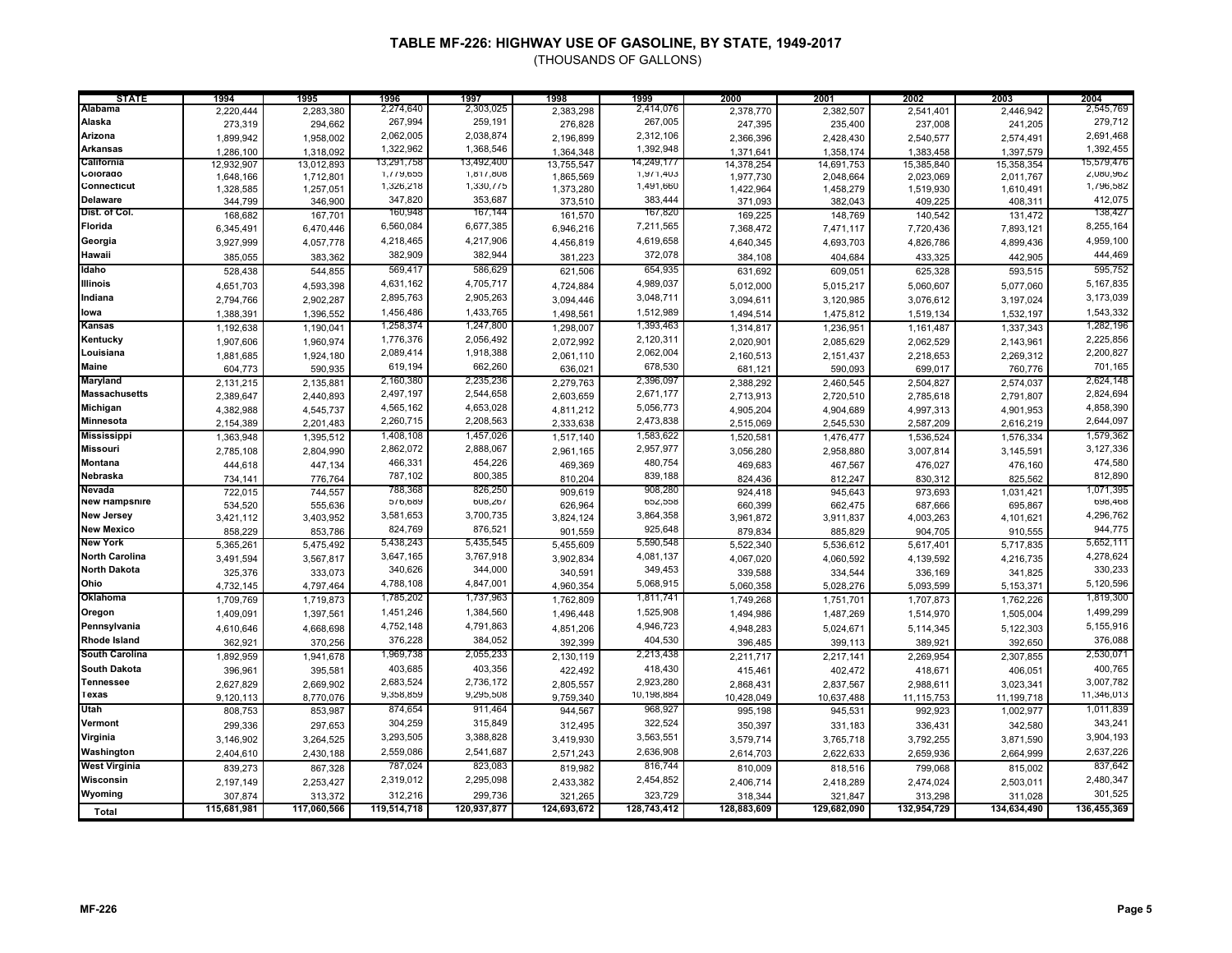| <b>STATE</b>                            | 2005                   | 2006                   | 2007                   | 2008                   | 2009                   | 2010                 | 2011                 | 2012                 | 2013                 | 2014                 |
|-----------------------------------------|------------------------|------------------------|------------------------|------------------------|------------------------|----------------------|----------------------|----------------------|----------------------|----------------------|
| Alabama                                 | 2,545,997              | 2,537,990              | 2,573,326              | 2,510,679              | 2,533,308              | 2,595,316            | 2,538,696            | 2,521,069            | 2,519,753            | 2,576,928            |
| Alaska                                  | 267,821                | 262,992                | 267,442                | 261,376                | 265,790                | 265,549              | 259,821              | 267,783              | 251,692              | 274,074              |
| Arizona                                 | 2,757,235              | 2,793,239              | 2,818,981              | 2,650,997              | 2,571,902              | 2,585,987            | 2,563,505            | 2,555,274            | 2,578,433            | 2,663,653            |
| <b>Arkansas</b>                         | 1,367,278              | 1,347,736              | 1,377,803              | 1,373,783              | 1,405,993              | 1,408,255            | 1,372,183            | 1,366,706            | 1,342,104            | 1,420,837            |
| California                              | 15,614,464             | 15,509,940             | 15,402,164             | 14,787,997             | 14,575,049             | 14,555,037           | 14,276,055           | 14,221,198           | 14,201,939           | 14,660,111           |
| Colorado                                | 2,076,744              | 2,066,183              | 2,092,476              | 2,062,000              | 2,060,032              | 2,093,404            | 2,079,287            | 2,065,165            | 2,095,760            | 2,213,924            |
| Connecticut                             | 1,566,904              | 1,516,783              | 1,526,330              | 1,462,593              | 1,4/9,193<br>420,681   | 1,459,754            | 1,432,206            | 1,415,334            | 1,398,670            | 1,419,108            |
| <b>Delaware</b><br><b>Dist. of Col.</b> | 426,638<br>125,313     | 433,203<br>123,904     | 434,051<br>122,186     | 419,204                | 107,113                | 425,326              | 409,634              | 405,959              | 408,344              | 417,947              |
| Florida                                 | 8,365,589              | 8,368,522              | 8,250,698              | 100,568                | 7,965,595              | 103,082              | 105,076              | 94,414               | 94,670               | 107,715              |
| Georgia                                 | 4,965,789              | 4,827,210              | 4,883,089              | 7,903,075              | 4,786,431              | 7,893,177            | 7,834,706            | 7,886,365            | 7,954,688            | 8,248,186            |
|                                         | 450,140                | 467,833                | 453,984                | 4,667,051              | 437,279                | 4,796,734            | 4,630,907            | 4,610,055            | 4,736,966            | 4,668,163            |
| Hawaii                                  |                        |                        |                        | 431,549                |                        | 409,601              | 461,331              | 436,913              | 437,641              | 455,279              |
| Idaho                                   | 582,140                | 607,855                | 630,155                | 621,448                | 627,966                | 657,282              | 643,170              | 660,533              | 666,601              | 703,882              |
| <b>Illinois</b>                         | 5,053,245              | 5,011,306              | 4,999,558              | 4,836,836              | 4,772,810              | 4,760,179            | 4,584,599            | 4,520,233            | 4,504,374            | 4,645,212            |
| Indiana                                 | 3,131,836              | 3,097,830              | 3,053,154              | 2,970,967              | 2,945,733              | 3,040,895            | 2,930,702            | 2,893,749            | 2,906,274            | 3,024,572            |
| lowa                                    | 1,528,512              | 1,528,570              | 1,518,186              | 1,500,415              | 1,511,323              | 1,544,035            | 1,570,233            | 1,474,297            | 1,495,747            | 1,570,178            |
| Kansas                                  | 1,117,791              | 1,241,476              | 1,266,187              | 1,259,882              | 1,277,966              | 1,296,822            | 1,262,070            | 1,208,024            | 1,253,991            | 1,322,139            |
| Kentucky                                | 2,141,791              | 2,109,807              | 2,161,295              | 2,090,807              | 2,162,032              | 2,168,790            | 2,114,195            | 2,098,219            | 2,074,192            | 2,111,377            |
| Louisiana                               | 2,236,901              | 2,526,746              | 2,164,678              | 2,094,762              | 2,226,788              | 2,216,089            | 2,219,551            | 2,149,410            | 2,191,565            | 2,244,508            |
| Maine                                   | 706,051                | 682,564                | 670,761                | 637,206                | 646,536                | 654,826              | 654,010              | 632.819              | 715,904              | 771,730              |
| Maryland                                | 2,630,530              | 2,642,371              | 2,658,984              | 2,627,293              | 2,813,359              | 2,621,571            | 2,602,742            | 2,657,326            | 2,744,629            | 2,715,452            |
| <b>Massachusetts</b><br>Michigan        | 2,782,254<br>4,814,731 | 2,763,761<br>4,698,481 | 2,854,058<br>4,607,576 | 2,758,187              | 2,711,893<br>4,437,325 | 2,733,501            | 2,725,178            | 2,726,824            | 2,682,202            | 2,707,913            |
|                                         |                        |                        |                        | 4,453,565              |                        | 4,426,295            | 4,358,852            | 4,350,116            | 4,455,916            | 4,448,249            |
| Minnesota                               | 2,596,846              | 2,504,236              | 2,516,616              | 2,505,583              | 2,434,507              | 2,452,821            | 2,360,340            | 2,429,561            | 2,389,435            | 2,481,959            |
| <b>Mississippi</b><br><b>Missouri</b>   | 1,576,357<br>3,083,921 | 1,573,695<br>3,057,674 | 1,623,676              | 1,606,971              | 1,538,743<br>3,123,611 | 1,607,584            | 1,554,825            | 1,598,659            | 1,564,996            | 1,686,715            |
|                                         |                        |                        | 3,122,420              | 3,133,624              |                        | 3,140,943            | 3,047,982            | 3,011,447            | 2,993,312            | 3,126,234            |
| <b>Montana</b>                          | 460,947<br>783,281     | 460,703<br>769,987     | 471,532                | 459,218                | 471,907<br>796,462     | 480,645              | 477,530              | 487,822              | 492,003              | 511,567              |
| Nebraska<br>Nevada                      | 1,101,745              | 1,134,032              | 797,395<br>1,150,227   | 805,606                | 1,076,408              | 819,892              | 797,328              | 806,781              | 820,593              | 878,773              |
| <b>New Hampshire</b>                    | 681,316                | 685,785                | 708,605                | 1,099,038              | 698,256                | 1,072,826            | 1,062,129            | 1,064,148            | 1,075,716            | 1,103,239            |
| <b>New Jersey</b>                       | 4,216,732              | 4,184,152              | 4,270,281              | 700,772                | 4,116,680              | 698,888              | 685,817              | 681,830              | 684,861              | 701,066<br>4,082,825 |
| <b>New Mexico</b>                       | 926,716                | 928,810                | 919,001                | 4,196,176<br>890,040   | 936,024                | 4,101,585<br>889,353 | 4,060,488<br>929,744 | 3,981,558<br>939,644 | 3,883,240<br>919,011 | 959,858              |
| <b>New York</b>                         | 5,566,962              | 5,602,326              | 5,561,729              | 5,474,523              | 5,509,073              | 5,619,055            | 5,389,479            | 5,272,365            | 5,188,623            | 5,510,992            |
| <b>North Carolina</b>                   | 4,223,852              | 4,210,954              | 4,296,237              | 4,249,423              | 4,264,334              | 4,343,660            | 4,241,869            | 4,106,118            | 4,177,832            | 4,326,984            |
| <b>North Dakota</b>                     | 334,241                | 316,877                | 328,763                | 337,149                | 348,577                | 371,038              | 394,850              | 419,554              | 432,604              | 465,347              |
| Ohio                                    | 5,053,460              | 4,969,756              | 4,966,280              | 4,945,142              | 4,890,709              | 4,952,455            | 4,854,761            | 4,824,293            | 4,815,395            | 4,998,767            |
| Oklahoma                                | 1,790,937              | 1,708,552              | 1,786,779              | 1,764,509              | 1,754,712              | 1,856,007            | 1,755,853            | 1,859,439            | 1,798,221            | 1,970,501            |
| Oregon                                  | 1,510,803              | 1,509,784              | 1,506,178              | 1,458,783              | 1,490,589              | 1,483,201            | 1,435,758            | 1,423,436            | 1,419,623            | 1,487,796            |
| Pennsylvania                            | 5,060,977              | 4,946,216              | 5,007,407              | 4,937,175              | 5,007,681              | 5,021,446            | 4,973,428            | 4,896,324            | 4,867,977            | 4,940,851            |
| <b>Rhode Island</b>                     | 376,088                | 396,707                | 389,070                | 393,963                | 381,644                | 383,501              | 364,057              | 354,491              | 352,265              | 366,174              |
| <b>South Carolina</b>                   | 2,394,662              | 2,466,168              | 2,451,093              | 2,497,091              | 2,641,882              | 2,574,404            | 2,521,079            | 2,575,046            | 2,596,930            | 2,644,467            |
| <b>South Dakota</b>                     | 392,059                | 383,126                | 398,681                | 395,566                | 426,431                | 425,682              | 430,264              | 438,532              | 424,964              | 454,382              |
| <b>Tennessee</b>                        | 3,026,967              | 3,008,172              | 3,028,297              | 2,981,939              | 3,069,498              | 3,147,249            | 3,127,071            | 3,074,272            | 3,074,564            | 3,225,836            |
| Texas                                   | 11,325,869             | 11,473,456             | 11,731,042             | 11,665,478             | 11,813,364             | 12,000,186           | 11,921,633           | 12,143,805           | 12,322,995           | 13,254,716           |
| Utah                                    | 996,759                | 1,010,554              | 1,041,844              | 1,016,729              | 1,023,096              | 1,012,192            | 1,053,856            | 1,036,479            | 1,057,660            | 1,114,217            |
| Vermont                                 | 338,943                | 333,802                | 334,230                | 322,740                | 322,662                | 321,269              | 313,391              | 307,001              | 309,327              | 313,443              |
| Virginia                                | 3,879,915              | 3,904,097              | 3,999,376              | 3,873,188              | 3,850,969              | 3,966,279            | 3,745,606            | 3,863,108            | 3,821,222            | 3,999,288            |
| Washington                              | 2,638,736              | 2,626,518              | 2,636,390              | 2,564,282              | 2,612,862              | 2,591,748            | 2,590,788            | 2,585,353            | 2,624,657            | 2,714,080            |
| <b>West Virginia</b>                    | 821,584                | 815,382                | 812,850                | 749,049                | 815,412                | 843,909              | 808,962              | 795,327              | 774,677              | 823,952              |
| Wisconsin                               | 2,455,952              | 2,384,773              | 2,459,173              | 2,436,561              | 2,442,624              | 2,504,102            | 2,431,804            | 2,406,501            | 2,369,479            | 2,594,781            |
| Wyoming                                 | 303,700                | 303,569                | 315,267                |                        | 325,843                | 331,835              | 315,006              | 334,026              | 334,414              | 338,200              |
|                                         | 135,176,021            | 134,836,165            | 135,417,561            | 311,144<br>132,253,702 | 132,926,657            | 133,725,262          | 131,274,407          | 130,934,705          | 131,298,651          | 136,468,147          |
| Total                                   |                        |                        |                        |                        |                        |                      |                      |                      |                      |                      |